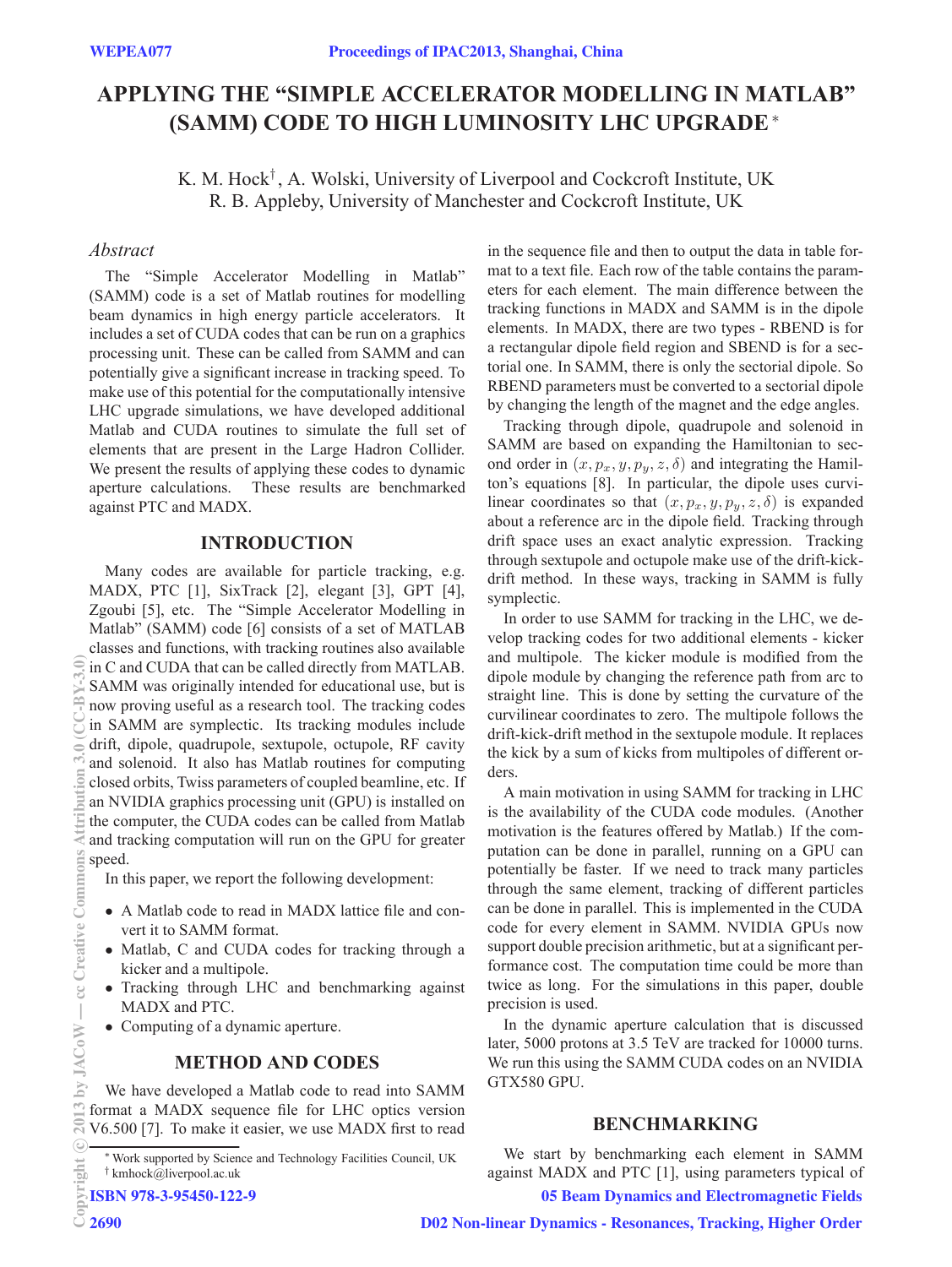

Figure 1: Benchmarking of a 10 m long quadrupole with  $k_1 = 0.01$  m<sup>-2</sup> and a 100 GeV proton.

the element in the LHC. For example, we use a 10 m long quadrupole with normalised quadrupole gradient  $k_1 = 0.01$  $m^{-2}$ . We use a comparatively low energy of 100 GeV so that off-axis particles would bend more. Since both SAMM and MADX use the paraxial approximation, bending further from the axis means that any difference is likely to be larger. This would give us a better idea of the possible errors. Using MADX, a 100 GeV proton at a certain offset from the axis is tracked for the length of the quadrupole. The offset is chosen to be  $(x, p_x, y, p_y, z, \delta) = (a \text{ m}, a, a \text{ m}, a)$ a, a m, a), where a is varied from  $10^{-12}$  to  $10^{-2}$ . The reason for this choice is to be able to vary all 6 coordinates in a simple way. The tracking starts at the entrance plane of the quadrupole and stops at the exit plane. At the exit plane, each coordinate is plotted against a on the same graph as the result from SAMM. As an example, the graph for coordinate  $z$  is shown in Fig. 1(a). Agreement is good. This comparison is repeated for PTC and shown in Fig. 1(b). Agreement is poor in this case. In another case, we track a 100 GeV proton through a kicker that bends the trajectory by  $0.001$  rad in the x direction and  $0.001$  rad in the y direction. The kicker is also rotated about the reference path by 0.001 rad. The same simulation as before is carried



Figure 2: Benchmarking of 10 m long kicker with 0.001 rad for both horizontal and vertical kicks and a 100 GeV proton.

out. The comparison between MADX and SAMM for the  $x$  coordinate at the exit face of the kicker is shown in Fig. 2(a). The difference is clearly significant. The comparison between PTC and SAMM is shown in Fig. 2(b) and the agreement is good.

We have repeated this for the other elements. Agreement is better with MADX for some elements and coordinates, and better with PTC for others. Reasons for these disagreements are not clear, though a possible reason for MADX is that it uses the thin lens approximation. Overall, there seems to be better agreement with PTC in our test cases. Because of these differences, there is a need to further determine the reliability of SAMM. This we have done for elements where exact, analytic solutions are available. These include dipole, drift, solenoid and kicker, all of which have either constant or zero fields. We have generated the analytic solutions using a code based on a method that uses tiny arcs for tracking [9]. The results agree well with SAMM for all final coordinates of these 4 elements. With the LHC optics file converted from MADX to SAMM format as described in the previous section, we track a 3.5 TeV proton round the LHC for 100 turns. This is done using SAMM and PTC for the cases when  $\delta = 0$  and  $10^{-3}$ . The resulting trajectories in the  $(x, p_x)$  phase space at IP1 in are shown in Fig. 3. There is good agreement between SAMM and PTC when  $\delta$  is 0. When  $\delta$  is 10<sup>-3</sup>, the trajectories still agree, but the actual points are different for higher turn numbers. The shape of the orbit in phase space is in very good agreement both on-energy and off-energy; but there seems to be some difference in the chromaticity between SAMM and PTC, i.e. there is a difference in the phase advance per turn for off-energy particles.



Figure 3: Benchmarking of  $(x, p_x)$  trajectory at IP1 by tracking a 3.5 TeV proton round the LHC for 100 turns. dp stands of  $\delta$ .

## **DYNAMIC APERTURE**

Using SAMM, we compute the LHC dynamic aperture on a GPU for the LHC optics version V6.500 [7].

05 Beam Dynamics and Electromagnetic Fields

D02 Non-linear Dynamics - Resonances, Tracking, Higher Order

ISBN 978-3-95450-122-9